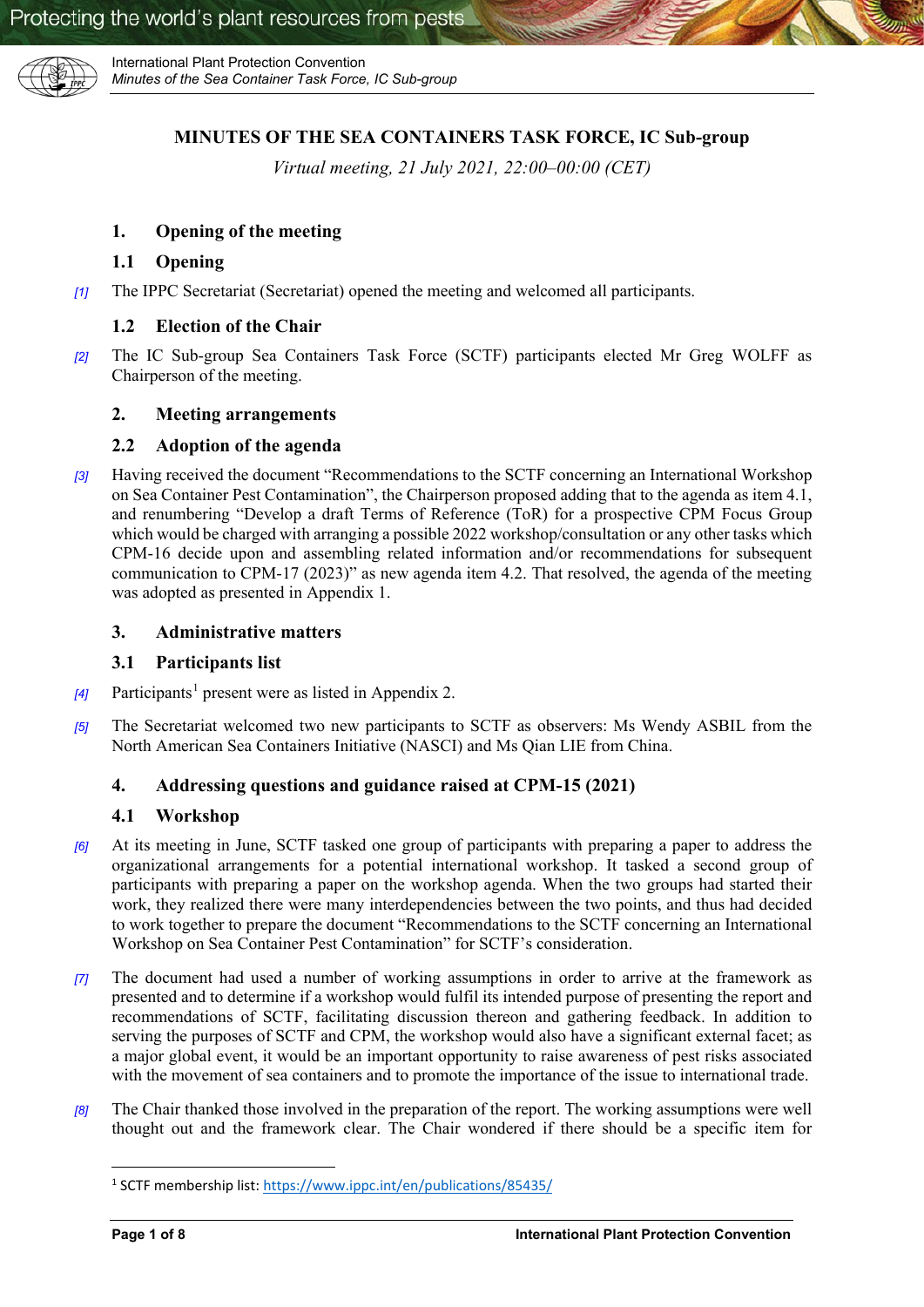considering potential IPPC guidance on sea containers. The ad hoc workshop group explained that since any recommendation for specific action would be captured in the SCTF final report and recommendations, potential IPPC guidance would be presented and discussed under item 1 ("present the conclusions and recommendations of the SCTF Report"). The resulting feedback from those discussions would then be gathered and presented to CPM (item 2). As many Contracting Parties had not spoken on the issue, it would be an important opportunity to capture their points of view.

- *[9]* The ad hoc workshop group stated that the workshop should represent a pathway forward. It should be an opportunity to advance some conclusions, draw on developments and evolution over the years, and highlight areas where positive outcomes had been achieved. It would also be an opportunity to reflect on questions that remained outstanding and needed to be discussed, closing the gaps that were not well understood.
- *[10]* Other SCTF participants welcomed and supported the document.
- *[11]* One participant said that the workshop would be an important opportunity to raise awareness of the complexities of sea container logistics, as many stakeholders would not be familiar with the issue. Adding a keynote presentation on that issue might be beneficial to the broader audience, as might adding an annex on the topic to the SCTF final report.
- *[12]* One participant noted that industry points of view were not specifically addressed in the current document. For there to be industry buy-in, there had to be workable solutions presented. Another participant agreed that industry views should be a separate item, as containers were used in the wider logistics industry for interregional trade on land as well, not just for sea cargo.
- *[13]* One participant said that the Target Audiences section would merit simplification, as it currently made distinctions between groups with and without representation on SCTF. The ad hoc workshop group said the intention was to ensure that groups currently standing outside the discussion were brought in, as any decisions on guidance had the potential to affect a very wide range of parties.
- *[14]* In noting cargo container manufacturers in the Target Audiences section, one participant said it would be beneficial to invite cargo container manufacturers to lead a break-out session where they could explain how containers are being built currently and exchange ideas on how to improve cargo container design so that containers were less receptive to harbouring pests.
- *[15]* With regard to keynote presentations, a number of participants said that item (c) "Presentation on what is currently understood and what information is lacking about the risks of pests and contaminants associated with the sea container pathway" should be presented by a governmental representative, which would be better received and more authoritative than a presentation by an academic or a non-governmental organization. Given the difficulty of getting an unbiased view on that polarizing topic, a regional plant protection organization (RPPO) may be able to present a broader view than a single national plant protection organization (NPPO). It would also be an opportunity for regulators to convey a strong message to industry. It was resolved that SCTF would approach its RPPO representative to add the request for a keynote presentation to the agenda of the forthcoming Technical Consultation among Regional Plant Protection Organizations (TC-RPPO). One participant drew attention to the fact that the topic need not be polarizing; the focus was on what was understood and what information was lacking.
- *[16]* The Chairperson expressed concern about the short timeline between presenting the document to CPM, getting permissions, moving to the planning stage, then holding the workshop in late 2022. The Secretariat explained that assigning the task to a CPM focus group was not the usual process for organising an international workshop. In the past, a small steering committee would be struck to manage such an event, including logistics and arranging presentations, etc. The Secretariat recommended to activate a steering committee as soon as possible and to recommend the removal of the management of the workshop from the terms of reference of CPM focus group on sea containers.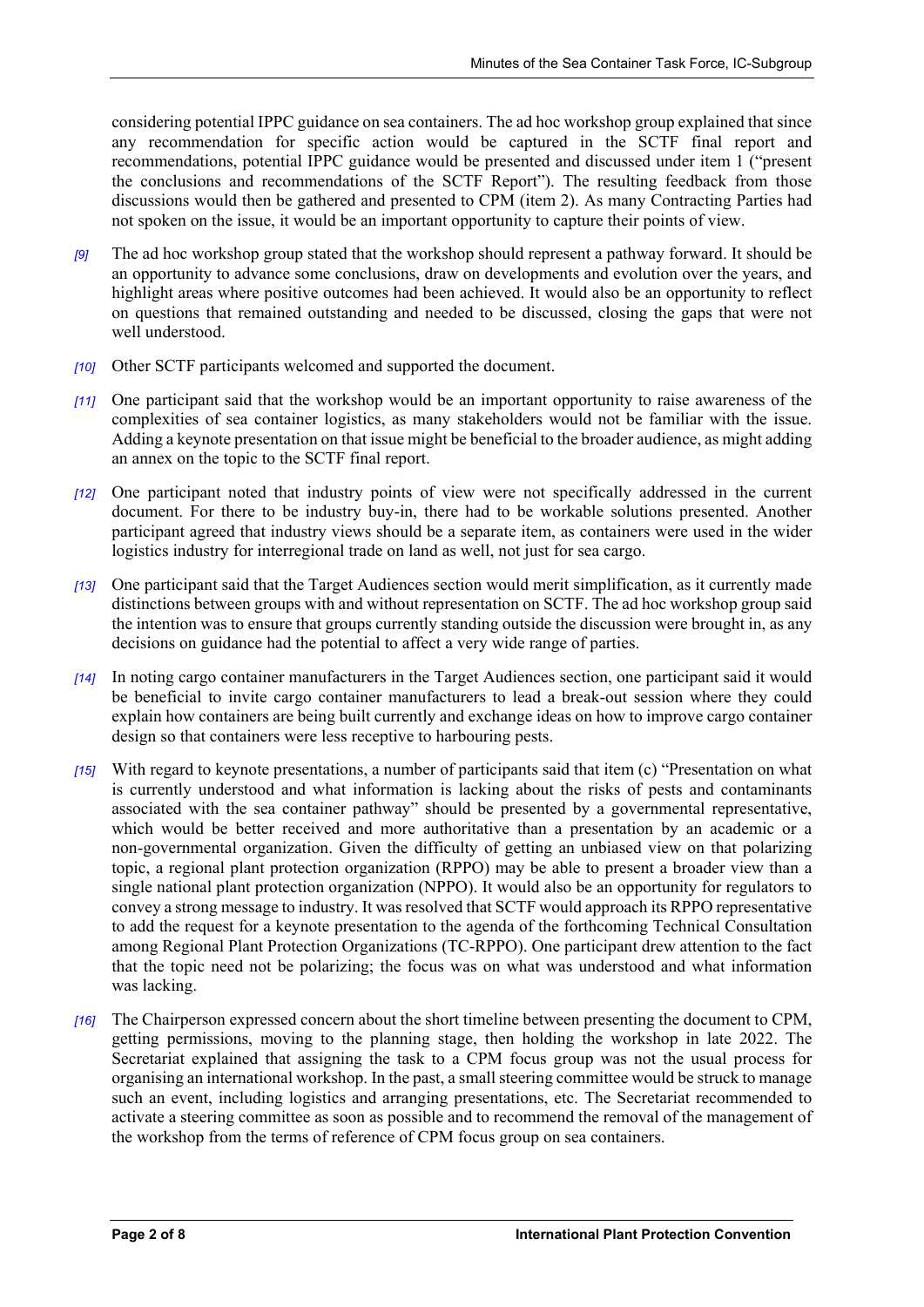- *[17]* The Chairperson also raised the possibility of holding the workshop in the closing months of 2022 in order to give sufficient time to finalize publications and make the necessary preparations.
- *[18]* Another important logistical consideration was financing of the workshop. The Chairperson said Canada had already contributed some funds to the IPPC Multi-donor trust fund, which were set aside for SCTF work, and he thought that some funds might still remain to help support this workshop. He also hoped that Canada and other donors might consider contributing additional extra-budgetary funding to support this workshop. The Secretariat recommended that a call for donations and expressions of interest be made as soon as possible.
- *[19]* SCTF concluded that:
	- (1) A potential international workshop was an important opportunity to capture the points of view of many Contracting Parties that had yet to speak on the issue.
	- (2) The workshop should represent a pathway forward and an opportunity to advance some conclusions and highlight areas where positive outcomes had been achieved. It would also be an opportunity to close gaps in what was understood.
	- (3) Adding a keynote presentation on the complexities of sea container logistics would be beneficial to the broader audience, as might adding an annex on the topic to the SCTF final report.
	- (4) The workshop should have an opportunity for industry to present their views.
	- (5) The workshop should ensure that groups currently standing outside the discussion were brought in.
	- (6) Cargo container manufacturers should be invited to lead a break-out session where they could explain how containers are being built currently and exchange ideas on how to improve container design so that containers were less receptive to harbouring pests.
	- (7) The Secretariat should establish a steering committee for the workshop as soon as possible.
	- (8) The IC, via e-Decision, should be requested to consider supporting the SCTF request to removing the management of the workshop from the terms of reference of the CPM focus group on sea containers. (Secretariat to follow up with e-Decision and request to Bureau as appropriate)
	- (9) The IPPC Secretariat would approach the RPPO representative on the SCTF to request them to discuss with the TC-RPPO to:
		- · Consider if a combined RPPO presentation could be made to the workshop on sea containers in 2022 on the subjects of current knowledge and what information was lacking regarding the risks of pests and contaminants associated with the sea container pathway; and, if the TC-RPPO agreed, prepare the presentation and identify a representative to deliver it during the workshop.

It was agreed to post the proposal for the International Workshop in the SCTF MS Team work area and requested participants to submit their comments no later than 6 August 2021.

- **4.2 Develop a draft Terms of Reference (TOR) for a prospective CPM Focus Group which would be charged with arranging a possible 2022 workshop/consultation or any other tasks which CPM-16 decide upon and assembling related information and/or recommendations for subsequent communication to CPM-17 (2023)**
- *[20]* SCTF participants provided a number of comments on the terms of reference (TOR) for a prospective CPM focus group, which are captured in the version of the document found on the MS Teams workspace. Participants noted particularly that it was important for the focus group to have diverse geographic representation. The focus group should be smaller and more nimble than SCTF. The focus group should concentrate on the report and recommendations of SCTF and taking those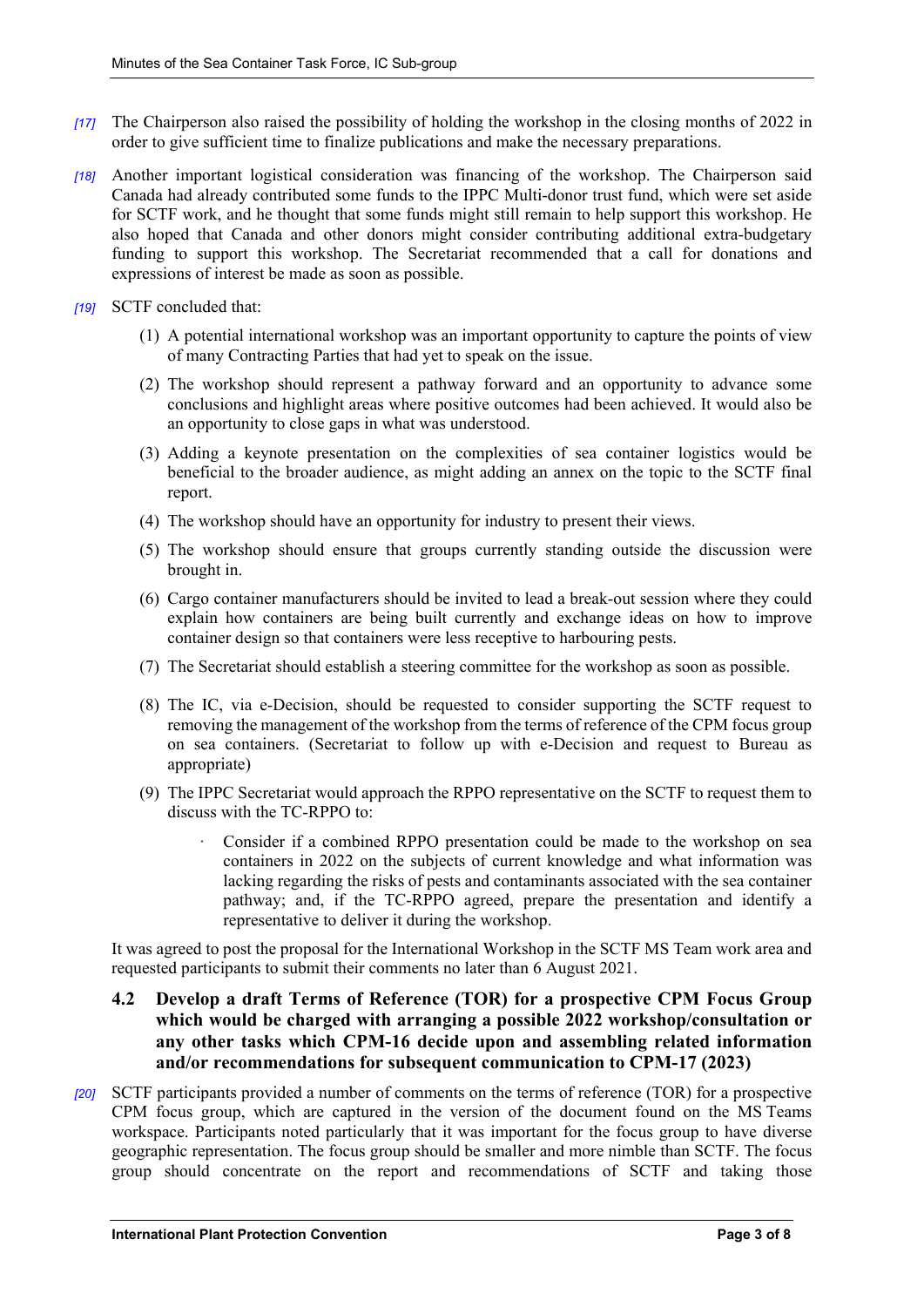recommendations forward. Composition of the focus group should also be informed by those recommendations; if, for example, shippers were deemed best suited to manage the risk, they should have representation on the focus group.

- *[21]* SCTF concluded that:
	- (10) The focus group should be smaller and more nimble than SCTF while still ensuring diverse geographic representation.
	- (11) The focus group should concentrate on taking the SCTF recommendations forward.
	- (12) The composition of the focus group should be informed by SCTF recommendations.

It was agreed to post the draft TOR for the proposed CPM FG on Sea Containers in the SCTF MS Team work area and requested participants to submit their comments no later than 8 September 2021.

#### **5. Any other business**

## **5.1 Review and agree on SCTF comments on Draft Specification for Development and implementation of regulations and legislation to manage phytosanitary risks on regulated articles for NPPOs, Guide (2018-008)**

- *[22]* The Secretariat explained that all comments from SCTF would be compiled then entered into the comment system along with all comments from other parties. As such, any conflicting comments would need to be resolved as it was not possible to enter two sets of SCTF comments into the comment system. The Secretariat encouraged anyone with conflicting comments to reach out to their peer to resolve the issue.
- *[23]* A number of participants said that the title for the draft specification was unclear.
- *[24]* A number of participants also said that the draft specification lacked clarity. If an article was regulated, then logically legislation existed already to regulate it. A number of participants said that some Contracting Parties only had legislation on plants and plant products, not on other articles. If the aim of the specification was to provide guidance on expanding the ability to take action on plant pests to other articles, then the guide should state that.
- *[25]* One participant suggested it might be inappropriate to recommend how Contracting Parties should draft their national legislation.
- *[26]* One participant noted with disappointment that the draft specification did not mention consultation with industry in any way and stated that this was an important consideration to include.
- *[27]* It was agreed to post the Draft Specification in the SCTF MS Team work area and requested participants to submit their comments no later than 13 August 2021.

### **6. Date and arrangement of the next meeting**

- *[28]* The Chairperson, noting that a number of participants had expressed concerns about the distribution of meetings outside of normal working hours, presented a proposal by the Secretariat to rotate the timings of future SCTF meetings.
- *[29]* A number of participants said that the group should not lose sight of the fact that SCTF was working to resolve a serious issue that was important to the whole world. SCTF meetings were recorded; if a time proved unsuitable, a participant could watch the video then provide written comments.
- *[30]* The participants of SCTF agreed to have their forthcoming virtual meetings on the following schedule:
	- *‐* 22 September 2021 from 04:00 to 06:00 (CET);
	- *‐* 26 October 2021 from 10:00 to 12:00 (CET);
	- *‐* 24 November 2021 from 16:00 to 18:00 (CET);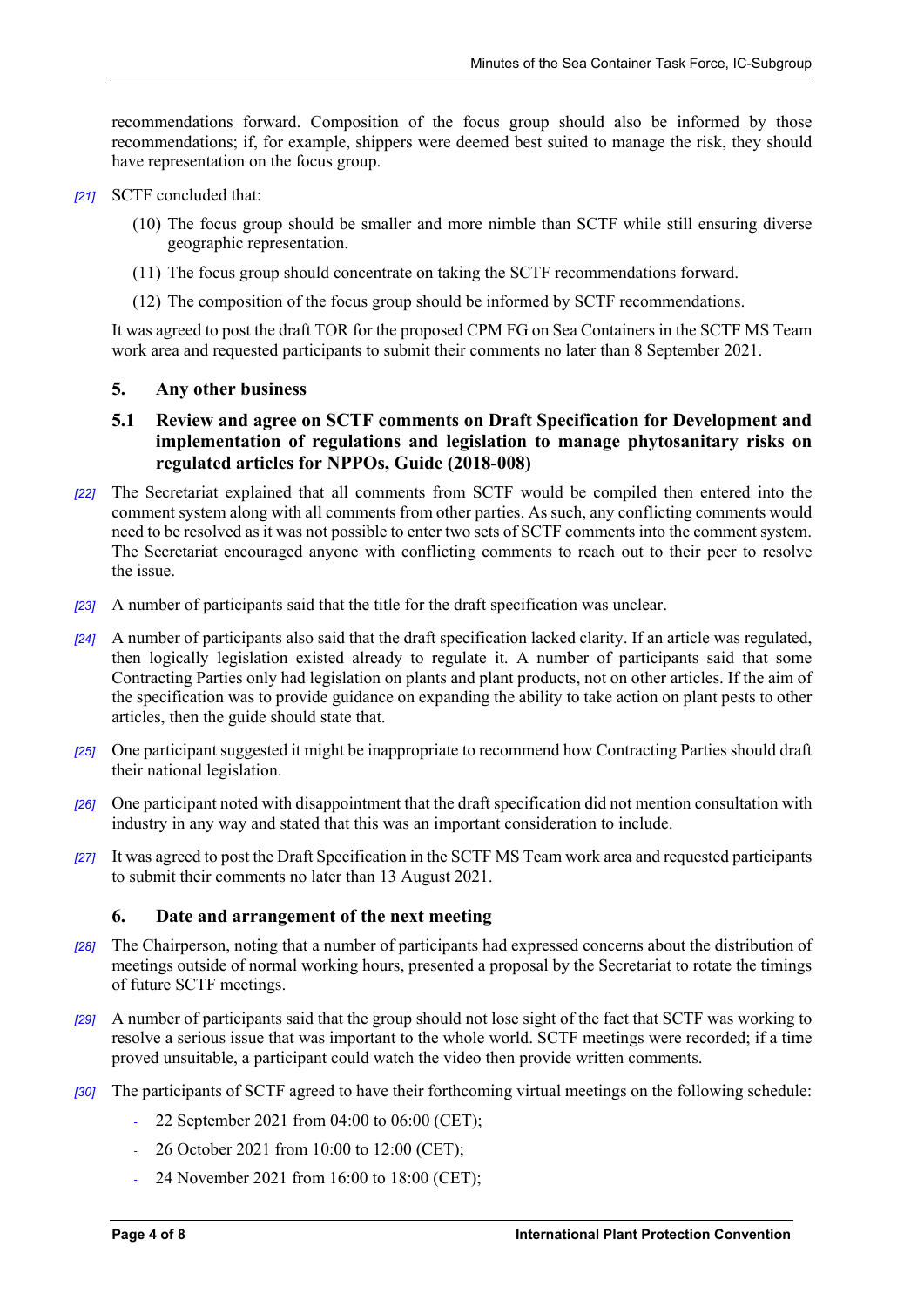- *‐* 7 December 2021 from 22:00 to 00:00 (CET);
- *‐* 15 December 2021 from 04:00 to 06:00 (CET).
- *[31]* The following is a summary of documents and deadlines that the SCTF participants were requested to review and comment on, with track changes. These documents are saved in the [SCTF MS Teamsf](https://teams.microsoft.com/_#/files/IC_SCTF?threadId=19%3Aeba83688dc214c43890ec0fd3e304e12%40thread.tacv2&ctx=channel&context=Documents%2520for%2520SCTF%2520comments&rootfolder=%252Fsites%252FIPPC-External-Collaboration-Team-IC_SCTF%252FDocumenti%2520condivisi%252FIC_SCTF%252FDocuments%2520for%2520SCTF%2520comments)older: [Documents for SCTF comments](https://teams.microsoft.com/_#/files/IC_SCTF?threadId=19%3Aeba83688dc214c43890ec0fd3e304e12%40thread.tacv2&ctx=channel&context=Documents%2520for%2520SCTF%2520comments&rootfolder=%252Fsites%252FIPPC-External-Collaboration-Team-IC_SCTF%252FDocumenti%2520condivisi%252FIC_SCTF%252FDocuments%2520for%2520SCTF%2520comments)<sup>[2](#page-4-0)</sup>

| File name                                                                           | Deadline            |  |
|-------------------------------------------------------------------------------------|---------------------|--|
| SCTF 2021-06 June meeting minutes 2021-07-21 docx                                   | 31 July, (Sunday)   |  |
| 04 SCTF VM03 2021 Jul IntWkshopProposal 2021-07-22.docx                             | 6 August, (Friday)  |  |
| 03 SCTF VM03 2021 Jul DraftSpecLegislationGuide 2021-07-<br>22.docx                 | 13 August, (Friday) |  |
| 02 SCTF VM03 2021 Jul TOR CPM FG SeaCont 2021-07-22.docx   8 September, (Wednesday) |                     |  |

## **7. Close of the Meeting**

*[32]* The Chairperson thanked the participants for their contributions and the Secretariat closed the meeting.

<span id="page-4-0"></span> <sup>2</sup> MS Teams SCTF folder for documents to comment on:

[https://teams.microsoft.com/\\_#/files/IC\\_SCTF?threadId=19%3Aeba83688dc214c43890ec0fd3e304e12%40thr](https://teams.microsoft.com/_#/files/IC_SCTF?threadId=19%3Aeba83688dc214c43890ec0fd3e304e12%40thread.tacv2&ctx=channel&context=Documents%2520for%2520SCTF%2520comments&rootfolder=%252Fsites%252FIPPC-External-Collaboration-Team-IC_SCTF%252FDocumenti%2520condivisi%252FIC_SCTF%252FDocuments%2520for%2520SCTF%2520comments) [ead.tacv2&ctx=channel&context=Documents%2520for%2520SCTF%2520comments&rootfolder=%252Fsites%](https://teams.microsoft.com/_#/files/IC_SCTF?threadId=19%3Aeba83688dc214c43890ec0fd3e304e12%40thread.tacv2&ctx=channel&context=Documents%2520for%2520SCTF%2520comments&rootfolder=%252Fsites%252FIPPC-External-Collaboration-Team-IC_SCTF%252FDocumenti%2520condivisi%252FIC_SCTF%252FDocuments%2520for%2520SCTF%2520comments) [252FIPPC-External-Collaboration-Team-](https://teams.microsoft.com/_#/files/IC_SCTF?threadId=19%3Aeba83688dc214c43890ec0fd3e304e12%40thread.tacv2&ctx=channel&context=Documents%2520for%2520SCTF%2520comments&rootfolder=%252Fsites%252FIPPC-External-Collaboration-Team-IC_SCTF%252FDocumenti%2520condivisi%252FIC_SCTF%252FDocuments%2520for%2520SCTF%2520comments)

[IC\\_SCTF%252FDocumenti%2520condivisi%252FIC\\_SCTF%252FDocuments%2520for%2520SCTF%2520commen](https://teams.microsoft.com/_#/files/IC_SCTF?threadId=19%3Aeba83688dc214c43890ec0fd3e304e12%40thread.tacv2&ctx=channel&context=Documents%2520for%2520SCTF%2520comments&rootfolder=%252Fsites%252FIPPC-External-Collaboration-Team-IC_SCTF%252FDocumenti%2520condivisi%252FIC_SCTF%252FDocuments%2520for%2520SCTF%2520comments) [ts](https://teams.microsoft.com/_#/files/IC_SCTF?threadId=19%3Aeba83688dc214c43890ec0fd3e304e12%40thread.tacv2&ctx=channel&context=Documents%2520for%2520SCTF%2520comments&rootfolder=%252Fsites%252FIPPC-External-Collaboration-Team-IC_SCTF%252FDocumenti%2520condivisi%252FIC_SCTF%252FDocuments%2520for%2520SCTF%2520comments)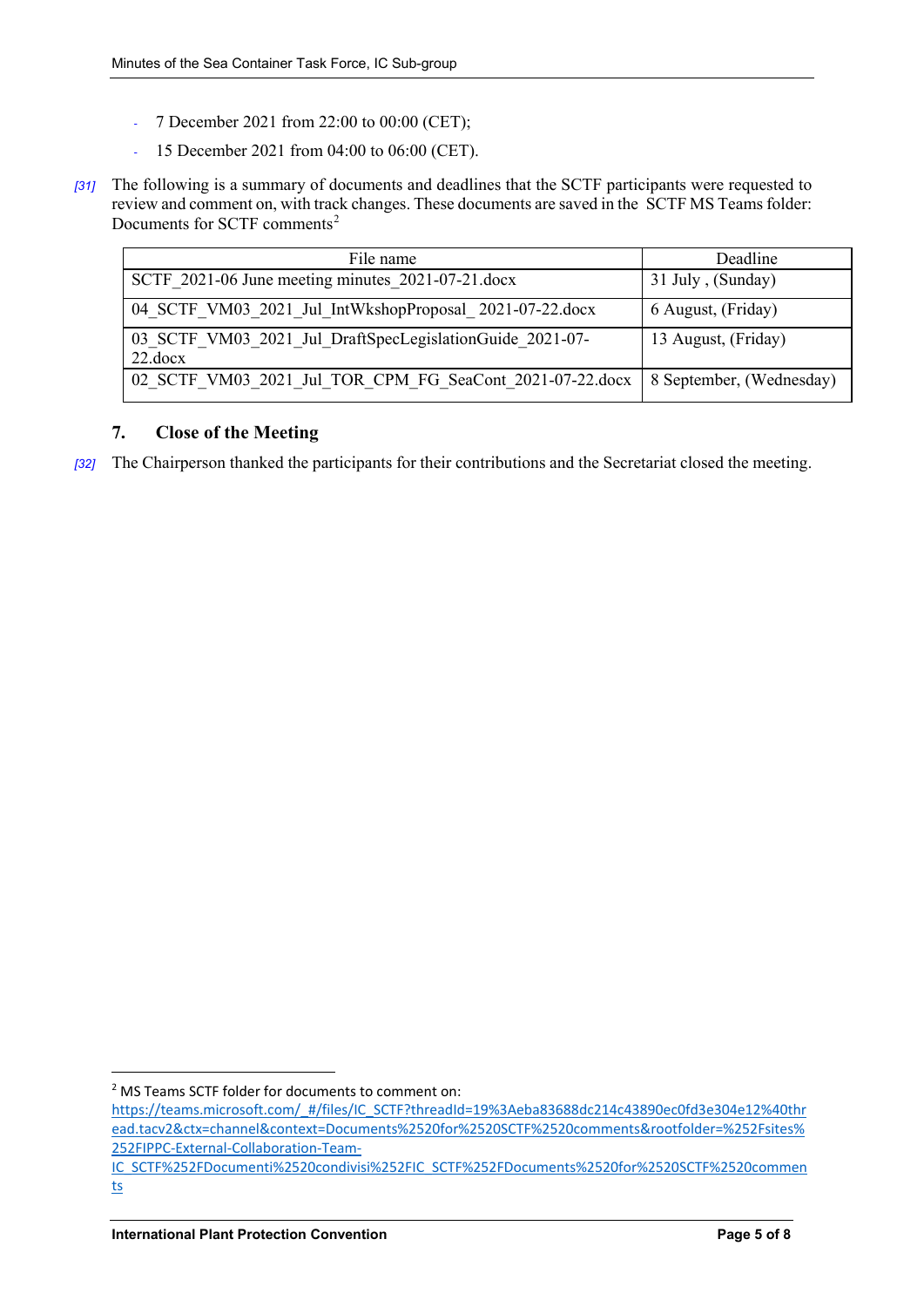## **APPENDIX 1**

# **THE IPPC SEA CONTAINERS TASK FORCE (SCTF)**

## **Virtual Meeting:**

# **21 July 2021 - 22:00-24:00 (Rome, Italy)**

## **AGENDA**

| <b>Agenda Item</b>      |                                                                                                                                                                                                                                                                                                                           | Document No.          | Presenter     |
|-------------------------|---------------------------------------------------------------------------------------------------------------------------------------------------------------------------------------------------------------------------------------------------------------------------------------------------------------------------|-----------------------|---------------|
| 1.                      | <b>Opening of the meeting</b>                                                                                                                                                                                                                                                                                             |                       |               |
| 1.1                     | Opening                                                                                                                                                                                                                                                                                                                   |                       | Secretariat   |
| 1.2                     | Election of the Chair                                                                                                                                                                                                                                                                                                     |                       | Secretariat   |
| 2.                      | <b>Meeting arrangements</b>                                                                                                                                                                                                                                                                                               |                       |               |
| 2.2                     | Adoption of the agenda                                                                                                                                                                                                                                                                                                    | 01 SCTF VM03 2021 Jul | Chairperson   |
| 3.                      | <b>Administrative matters</b>                                                                                                                                                                                                                                                                                             |                       |               |
| 3.1                     | Participants list                                                                                                                                                                                                                                                                                                         | Link                  | Secretariat   |
| $\overline{\mathbf{4}}$ | Addressing questions and guidance raised at CPM-<br>15(2021)                                                                                                                                                                                                                                                              |                       |               |
| 4.1                     | Workshop: Recommendations to the SCTF concerning<br>an International Workshop on Sea Container Pest<br>Contamination                                                                                                                                                                                                      | 04_SCTF_VM03_2021_Jul |               |
| 4.2                     | Develop a draft Terms of Reference (ToR) for a<br>prospective CPM Focus Group which would be charged<br>with arranging a possible 2022 workshop/consultation<br>or any other tasks which CPM-16 decide upon and<br>assembling related information and/or recommendations<br>for subsequent communication to CPM-17 (2023) | 02 SCTF VM03 2021 Jul | Chairperson   |
| 5.                      | Any other business                                                                                                                                                                                                                                                                                                        |                       | Chairperson   |
| $\overline{5.1}$        | Review and agree on SCTF comments on Draft<br>Specification for Development and implementation of<br>regulations and legislation to manage phytosanitary<br>risks on regulated articles for NPPOs, Guide (2018-008)                                                                                                       | 03 SCTF VM03 2021 Jul | <b>YAMADA</b> |
| 6.                      | Date and arrangement of the next meeting                                                                                                                                                                                                                                                                                  |                       | Chairperson   |
| 7.                      | Close of the meeting                                                                                                                                                                                                                                                                                                      |                       | Chairperson   |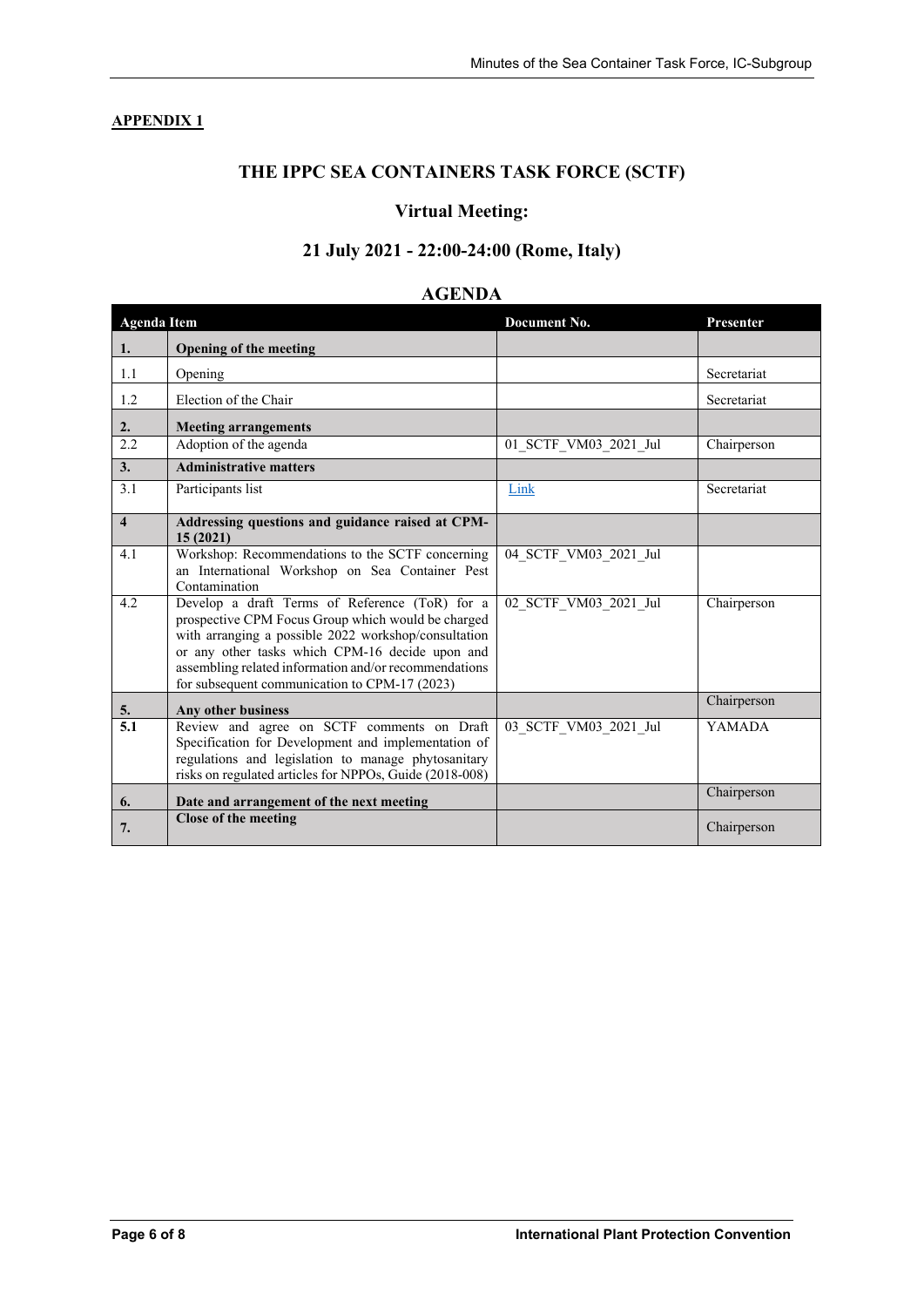## **APPENDIX 2**

# **Participants List**

| <b>Region/Country /IPPC</b><br><b>Body/Organization</b>                           | <b>Name</b>                             | e-mail account                                                                            | 21 July<br>2021 |
|-----------------------------------------------------------------------------------|-----------------------------------------|-------------------------------------------------------------------------------------------|-----------------|
| Implementation and Capacity<br>Development Committee (IC)<br>IC Lead for the SCTF | <b>Mr Dominique PELLETIER</b>           | dominique.pelletier2@canada.ca                                                            | <b>Attended</b> |
| <b>CPM Bureau</b>                                                                 | <b>Mr Greg WOLFF</b>                    | greg.wolff@canada.ca;                                                                     | <b>Attended</b> |
| <b>Regional Plant Protection</b><br>Organizations (RPPO)                          | <b>Ms Sina WAGHORN</b>                  | sina.waghorn@mpi.govt.nz;                                                                 | <b>Attended</b> |
| Standards Committee (SC)                                                          | <b>Ms Marina ZLOTINA</b>                | Marina.a.zlotina@usda.gov;                                                                | <b>Attended</b> |
| <b>Contracting Parties</b>                                                        | Ms Guanghao GU                          | 317352941@gg.com;                                                                         | <b>Attended</b> |
| <b>Contracting Parties</b>                                                        | <b>Mr Rama KARRI</b>                    | rama.karri@agriculture.gov.au;                                                            | <b>Attended</b> |
| <b>Contracting Parties</b>                                                        | Ms Wendolyn (Wendy) BELTZ               | wendolyn.beltz@aphis.usda.gov;                                                            | <b>Attended</b> |
| <b>Contracting Parties</b>                                                        | <b>Mr Frederick MAKATHIMA</b>           | makathima@kephis.org;                                                                     | <b>Attended</b> |
| <b>Former Expert Working</b><br>Group drafting ISPM on sea<br>containers          | Mr Nicolaas (Nico) Maria<br><b>HORN</b> | nico.horn@eppo.int;                                                                       | <b>Attended</b> |
| <b>International Maritime</b><br>Organization (IMO)                               | <b>Mr Bingbing SONG</b>                 | BSong@imo.org;                                                                            | <b>Attended</b> |
| World Customs Organization<br>(WCO)                                               | Mrs Özlem SOYSANLI                      | ozlem.soysanli@wcoomd.org;                                                                | <b>Attended</b> |
| Expert                                                                            | <b>Mr John HEDLEY</b>                   | jhedley1910@gmail.com;                                                                    | <b>Attended</b> |
| China                                                                             | <b>Ms Qian LIE</b>                      | 38157368@gq.com;                                                                          | <b>Attended</b> |
| Chinese industry                                                                  | <b>Mr Jiang MINDE</b>                   | jiangmd@coscon.com;                                                                       | <b>Attended</b> |
| <b>Container Owners</b><br>Association (COA)                                      | Mr Uffe ERNST-<br><b>FREDERIKSEN</b>    | Uffe.V.Ernst-<br>Frederiksen@maersk.com;<br>secretary@containerownersassoci<br>ation.org; | <b>Attended</b> |
| <b>Global Shippers Forum</b><br>(GSF)                                             | <b>Mr James HOOKHAM</b>                 | secretariat@globalshippersforum.<br>com;                                                  | <b>Attended</b> |
| North American Sea<br>Container Initiative (NASCI)                                | <b>Ms Wendy ASBIL</b>                   | wendy.asbil@inspection.gc.ca;                                                             | <b>Attended</b> |
| World Bank Group (WBG)                                                            | <b>Mr Shane SELA</b>                    | ssela@worldbank.org;                                                                      | <b>Attended</b> |